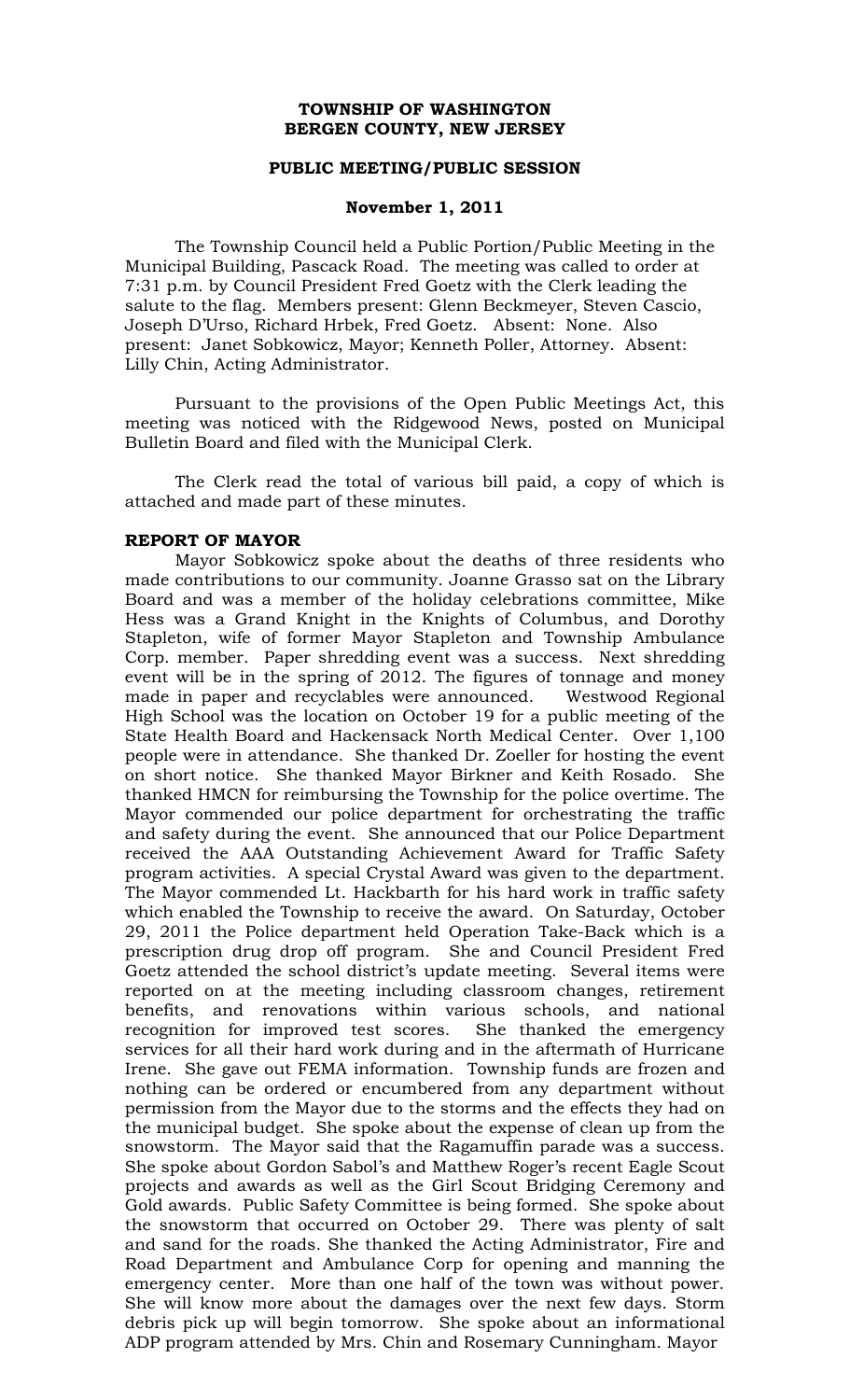Sobkowicz announced that the Township of Washington was rated Number 65 in New Jersey Monthly magazine.

### **REPORT OF ADMINISTRATOR**

No Report

# **REPORT OF COUNCIL**

**Mr. Hrbek** - Mr. Hrbek thanked all emergency personnel and DMF workers for their hard work and cooperation during the storm and the aftermath. He said that he appreciates the way our community comes together to help one another during times like this.

**Mr. D'Urso** - Mr. D'Urso thanked Police, DMF and all emergency personnel for their efforts in times of emergencies. John Horn from the DMF helped Viola Terrace residents move a 1,000 lb. tree that was blocking the road. He stated that the Township should look into buying a chipper for future use.

**Mr. Beckmeyer** - Mr. Beckmeyer thanked and commended all departments involved as a result of the storm. He reminded everyone to vote on November 8 and show your support.

**Dr. Cascio -** Dr. Cascio thanked all departments involved in the emergency efforts in town and our residents for reaching out and helping each other. He hoped everyone has power back. He asked people to get out and vote.

**Mr. Goetz** - Mr. Goetz thanked all emergency personnel for their hard work during and after the snowstorm. He said that he attended a workshop on Labor Negotiations on October 25 and will share the information with Council. He attended the Eagle Scout ceremony and asked that special resolutions honoring the recipients be placed on this evening's agenda. Mr. Goetz said that he joined other guests at the Man of the Year dinner in honor of John Rooney on October 30. He attended a dinner and seminar on Lime Energy held by Ridgefield Manufacturer's Association. He also met with the Fort Lee Chamber of Commerce Board of Directors to share ideas on our interdependent communities.

# **APPROVAL OF MINUTES**

A motion was made by Mr. Beckmeyer, seconded by Mr. D'Urso to approve the October 3, 2011 Conference and October 17, 2011 Public Minutes of the Township of Washington.

Ayes: Councilpersons Beckmeyer, Cascio, D'Urso, Hrbek, Goetz Nays: None

# **PUBLIC DISCUSSION**

A motion was made by Mr. Beckmeyer, seconded by Dr. Cascio to open the Public Discussion.

Ayes: Councilpersons Beckmeyer, Cascio, D'Urso, Hrbek, Goetz Nays: None

**John Tekerian, 273 Colonial Boulevard** - He talked about sharing of responsibilities with the County and other associations in reference to 911 emergency calls. Has been a resident since 1958 and in all those years he has used 911 five times and in all those cases 911 saved their lives. Every emergency service was at his home within 3 or 4 minutes. Transferring the responsibility to the County would be a big mistake. He said that it should not be a question of money but of the wellbeing of our residents. If it costs more money than fine it will cost more money.

**Agnes Smith, 646 Valley Court** - Said she would like to reiterate that she would not want us to go to the County. She said we have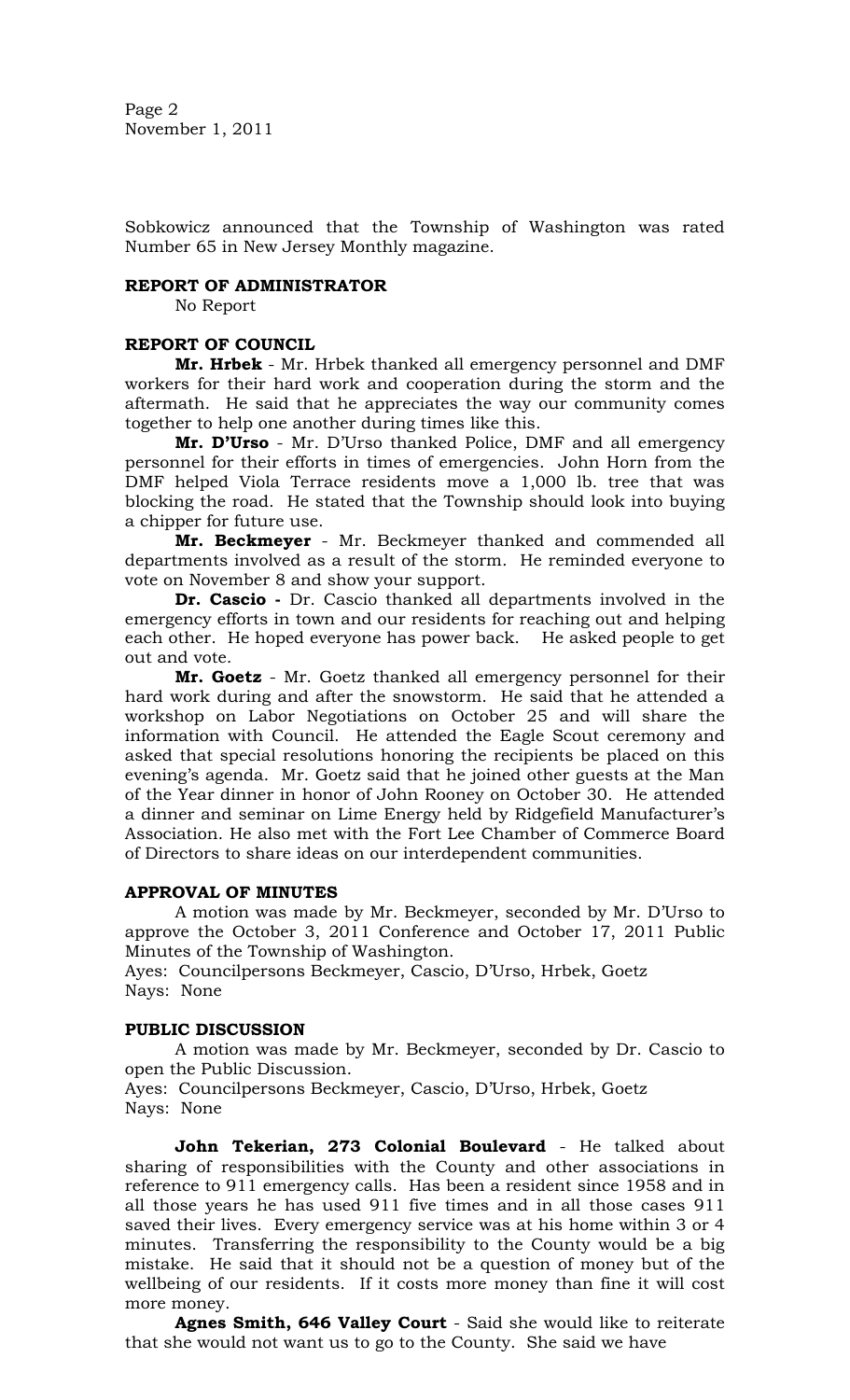wonderful service here in town. We are not in the 1950's but in 2011 and we want the town to stay the same. We want service immediately. She said that she has called for the ambulance and police and they are at her house in a matter of minutes. Service will not be the same if we go to the County. Felt that the town should not be thinking about the almighty buck. Does not feel that the Township should go with any large group. She said that the town needs someone in the office in the evening. She said that she wanted someone there. She told her granddaughter to go to the police department if she ever has a problem at night. She said that she feels that the Township should go forward in a positive way. Said that she did not think that the Township should ruin something that is good.

**Randy Ciocco, Chief of Police** - I am here to say that I do not feel the need to oppose any plan. He said that he has been here in the Township for many years. Said that he was here for most of the weekend during the recent storm. Said that there were 3 officers working the desk. Said that the Township did not miss a call. People had to wait a few minutes but not too long. He asked that the Council not rush the outside police dispatching issue. He again said that he is not opposed to any option.

**Rosa D'Ambra, 423 Colonial Boulevard** - Mr. D'Urso had commented about the tragic accident that happened many years ago with our Township chipper and how an employee lost his leg. Does not think we need our own chipper. Also talked about toxic chemicals in the land where we live. There are 5 wells on the different properties on the corner of Pascack Road and Washington Avenue. One well is on the gas station, 2 wells on the Bridal shop, 1 well on Seasons and 1 well on the bus stop area. Feels that, if there is contamination on the corner at the gas station, the town should condemn the property

**Gregg Hackbarth, Police Lt.** - Talked about the recent storm and how he worked 16 hours on. There were 263 entries into the computer. Feels that if the town gets an outside dispatching system that the level of service will drop. During the 16 out of 30 hours that he worked, he said that there were 3 phone lines going. There were 3 police personnel on line. The police coordinated police, fire and ambulance out of the police desk.

**David Snyde, 91 Windsor Circle** - Feels that the town should rethink shared services. Feels that the town has a good thing going and should not go to outside dispatching. Need cell tower so that people can communicate better. Hoping that the cell tower will be done by February 1. Mr. Poller said that he cannot give anyone a date. Verizon is taking a long time to get back to him. He also talked about the generator. Feels that town might want to look into dual fuel for generator. Therefore, would not have to rely on just one fuel. If the town goes for a diesel generator would have to have above-ground tank. Also said he was thankful that our police force was at full strength during the last snow as we were able to have police available at all corners. Feels the force should be kept at this capacity. Also talked about bus shelter. Mayor Sobkowicz said that it is being worked on.

**Ellen Dogali, 749 Wayne Place** - Said that she has heard that there are a lot of robberies. Does not see a lot of street lights in this town in her area. Would like town to look into putting more street lights in.

**William Cicchetti, 472 Ridgewood Road** - He apologized about not being at the meeting the whole time but said that he was with the Chief. Talked about dispatching. Said that the police are not against dispatching. Said that last weekend was a mess. All the emergency services went over and above themselves. Feels the town should not jump into anything. He said that he was up at town hall all weekend.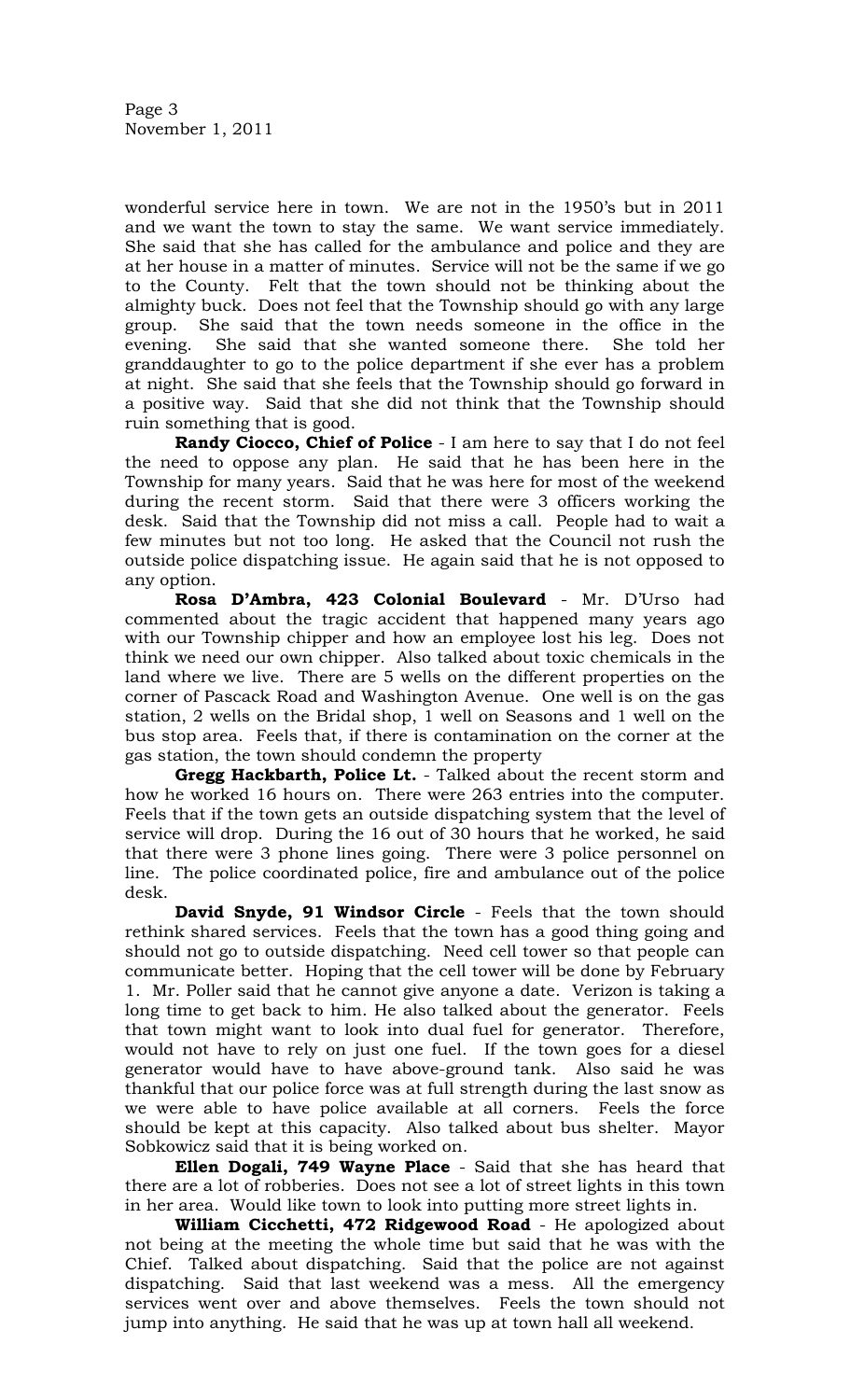Also the town hall is a warming shelter. Feels that it is imperative that the town has a good generator.

**James Jordan, 428 Colonial** - Said that at the last meeting Bob Schroeder disagreed with the Council about the grant and how the funds could be spent and wondered if the Council looked into the matter again. Mr. Goetz said that he and Dr. Cascio talked to the Prosecutor's office again and reread the grant and the funds can be used for dispatching. Complimented the Council and said that they stirred up the town with an issue that has to be addressed. Did say that this was the first time he heard that maybe part time dispatchers could be used and therefore more police could be out on the streets.

**Michael Ullman, 2 Clark Avenue** - Said that at the last meeting there was a conversation about a field assessment and study of the physical use of our town fields. Said that the Council seems to think that there is overuse of our fields. Asked if the consultant is going to look at how the fields are being used and he was told yes. Feels that if we could use some of the new high school fields that it might help. Was told the consultant would check out overall use. As of this moment the town does not have the full proposal yet. Mr. Hrbek stated that they town can't fully determine what needs to be done without knowing how we use all our fields. He said that he wanted to make sure that using the new complex at the high school would alleviate some of the use. Mr. Goetz said that we should also take a look at future use of our fields. Right now he said that there is a shortage due to our lacrosse program. Also the high school use of their field is increasing as they are also adding a lacrosse program because of our program. Mr. Ullman then inquired about the washer and dryer for emergency services. He asked if it had been installed and if not, why. Mayor Sobkowicz said that she didn't have a chance to check on it and will call Mr. Ullman during the week. He also asked about how they were paid for as the subject had come up about them in permanent bonding and how the Mayor said that she was trying to pay for them from cash. Mayor Sobkowicz said that since they had already been out on BAN, they were put into the permanent bonding. He asked about the telephone audit and was told nothing was done with it. He also talked about the generator and has the bid been awarded yet and was told by the attorney that there were 5 bids and that they were being reviewed. Mr. Ullman asked what were the powers of the Mayor because there was a State of Emergency declared. Mayor Sobkowicz said that it meant that the town could be reimbursed with regard to extraordinary expenses concerning the snow storm. She told everyone that the warming center was closed on Sunday at 3:00 p.m. and everyone left and it was reopened and is opened now.

There being no more questions or comments, a motion was made by Mr. Beckmeyer, seconded by Mr. D'Urso to close the Public Portion. Ayes: Councilpersons Beckmeyer, D'Urso, Cascio, Hrbek, Goetz Nays: None

# **CONSENT AGENDA**

The following resolutions were part of the Consent Agenda and were made available to the Governing Body and the Public prior to the meeting.

The Consent Agenda was presented and adopted on a motion by Mr. D'Urso, seconded by Dr. Cascio.

Ayes: Councilmen Beckmeyer, Cascio, D'Urso, Hrbek, Goetz. Nays: None.

Before the Consent Agenda was approved, Item #2, Cancellation of Outstanding Checks was removed. Mrs. Do was asked to supply the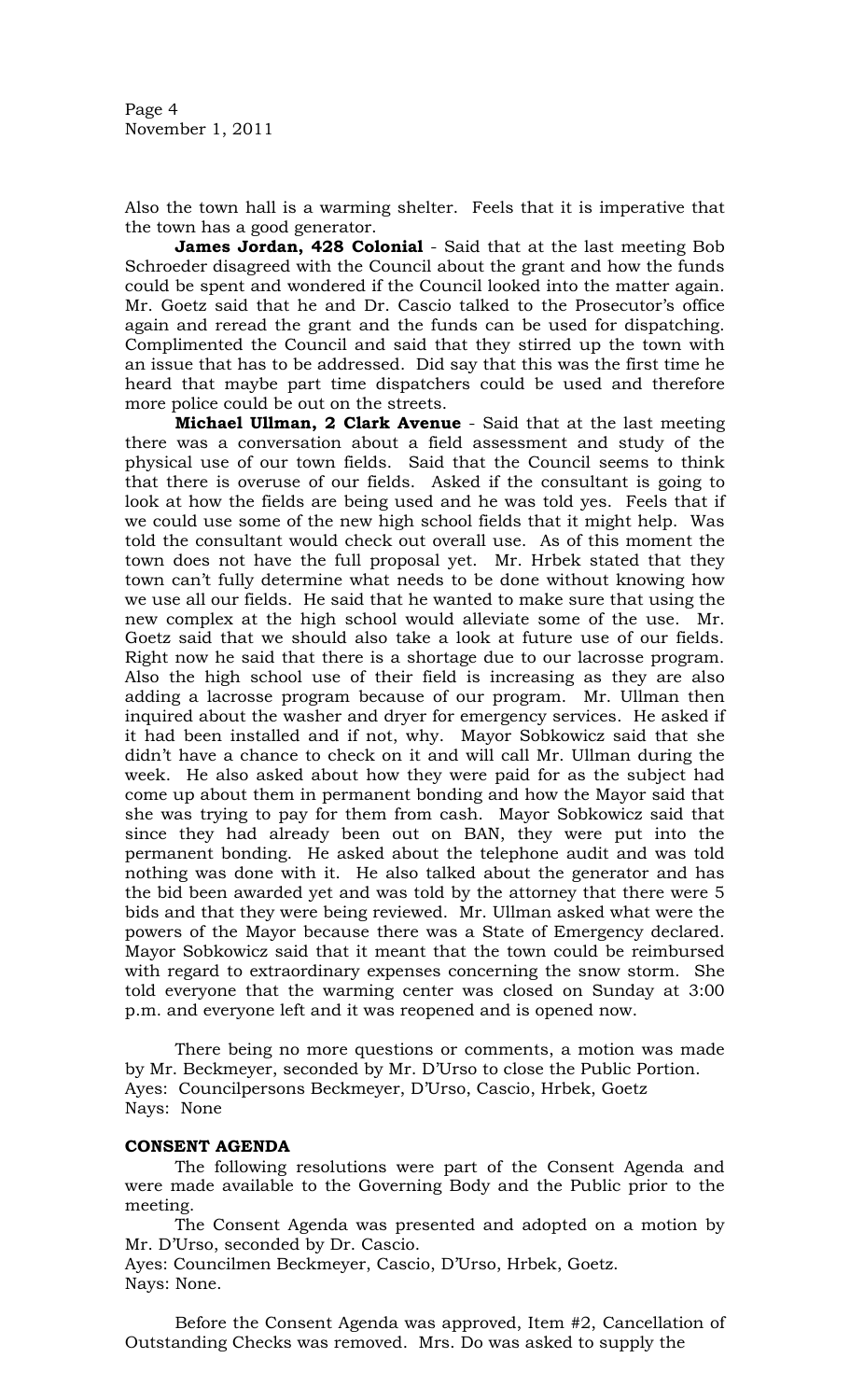Page 5 November 1, 2011

Council with a list of the names of the people who had the outstanding checks that were being cancelled.

Also there was a discussion on the transfer and how the Council wanted to see where there could be money in another line item and that it should not be taken out of legal. It was discussed that there was probably money in the street lighting account and that the money should be taken from that account. It was also talked about fire hydrant service account and how money was available in that account. It was agreed by Mrs. Do to take the money from the street lighting account. The Clerk to revise the resolution.

BE AND IT IS RESOLVED, by the Township council of the Township of Washington that the following Plenary Retail Distribution License renewal for one year, effective July 1, 2011 – June 30, 2012 be and is hereby approved.

RJC&S Corporation (Inactive)

0266-33-002-007

BE IT FURTHER RESOLVED, by the Township Council of the Township of Washington that the Municipal Clerk be and is hereby authorized to send a copy of this resolution to RJC&S Corporation.

Raffle License #827 and #828 was approved by the Township Council of the Township of Washington for the Westwood Educational Foundation.

Raffle License #829 was approved by the Township council of the Township of Washington for the Westwood Jr./Sr. PSO.

WHEREAS, Title 40A:4-58 of the New Jersey Statutes provides if it should become necessary during the last two (2) months of the fiscal year, to expend for any of the purposes specified in the budget an amount in excel of the respective sums appro0priated therefor and there shall be an excess in an appropriation over and above the amount deemed to be necessary to fulfill the purpose setting forth the facts, adopted by not less than 2/3 votes of the full membership thereof, transfer the amount of such excess to those appropriations deemed to be insufficient;

NOW, THEREFORE, BE IT RESOLVED, by the Township Council of the Township of Washington that the Treasurer be and is hereby authorized to make the following transfers in the 2011 Budget Appropriations:

|                                   | <b>FROM</b> | TО         |
|-----------------------------------|-------------|------------|
| Street Light & Traffic            | \$9,000.00  |            |
| <b>Statutory Expenditures</b>     |             |            |
| Social Security System (O.A.S.I.) |             | \$9,000.00 |

WHEREAS*,* **Matthew Nathan Rogers** has satisfied the requirements to attain the status of Eagle Scout to be conferred upon him by the Boy Scouts of America; and

WHEREAS, the Township of Washington wishes to acknowledge this extraordinary achievement by a resident of Township of Washington;

NOW, THEREFORE, BE IT RESOLVED, that the Township of Washington does hereby officially and publicly acknowledge the achievements of **Matthew Nathan Rogers** in attaining the position of Eagle Scout to be conferred upon him by the Boy Scouts of America, with congratulations and best wishes to the honoree and his family.